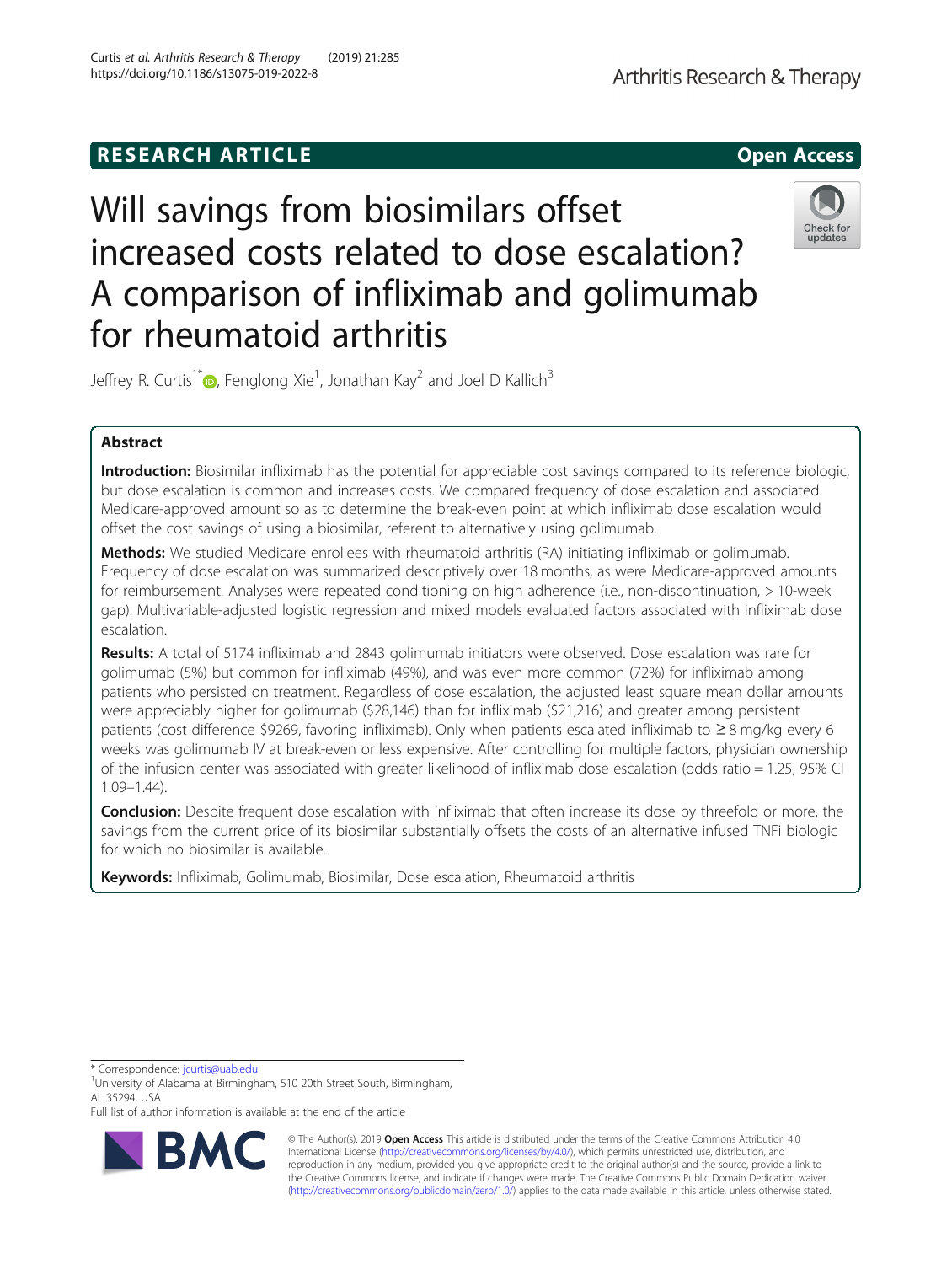# Introduction

In the United States (US), the Biologics Price Competition and Innovation (BPCI) Act of 2009 created an abbreviated pathway for the Food and Drug Administration (FDA) to approve biological products that have been demonstrated to be structurally and functionally "highly similar" to an already approved biologic without clinically meaningful differences [\[1](#page-9-0), [2\]](#page-9-0). As of September 2019, 23 such "biosimilars" have been approved in the US, offering the potential to provide meaningful cost savings for treating chronic diseases such as rheumatoid arthritis (RA) for which long-term use of costly biologics is common [[3\]](#page-9-0). Indeed, the annual global sales for TNF inhibitors (TNFi) was \$43.4 billion in 2017 [\[4](#page-9-0)]. Of the 23 FDA-approved biosimilars, 9 are TNF inhibitors (TNFi): 4 adalimumab biosimilars, 2 etanercept biosimilar, and 3 infliximab biosimilars. However, only 2 of the 3 infliximab biosimilars are currently marketed in the US; because of patent-related issues, the adalimumab and etanercept biosimilars are not yet available.

The context in which biosimilars compete with their reference products, and its associated impact on cost, is highly dependent on local and regional policies and payers. For example, in the European Union, as of September 2019, 55 of 61 biosimilars approved by the European Medicines Agency were commercially available [[5\]](#page-9-0). In some European Economic Area countries such as Norway, hospital-administered medications are purchased by a single payer using a competitive tender system. By this process, the single payer can negotiate aggressively for discounted acquisition costs, which has realized savings of up to 70% for biosimilar infliximab compared to its reference product [[6\]](#page-9-0). Alternatively, competition created by the introduction of a biosimilar may result in savings by driving down the price of the bio-originator. In late 2018, AbbVie won the Swedish national tender for adalimumab by dropping its price for the bio-originator by 80% [[7](#page-9-0)]. Thus, in countries in which there are single payer systems and "winner-takeall" competitive bidding for drug acquisition, the promise of significant cost savings with the availability of biosimilars is in fact being realized [[8](#page-9-0)]. However, in the US healthcare system, in which payers and their pharmacy benefit managers may negotiate undisclosed reductions in drug prices based upon discounts and rebates from manufacturers, the availability of biosimilar infliximab has resulted in only a 22% reduction of the average selling price (ASP) of biosimilar infliximab compared to that of its reference product [\[9,](#page-9-0) [10\]](#page-9-0). Medicare is the largest single payer of biologic medications in the US, yet the Medicare program has a much more limited ability to negotiate price compared to its European counterparts, making the magnitude of biosimilar discounting important from a policy and health economic perspective.

A unique aspect of some biologics used to treat RA is the potential for on-label dose escalation. This might take the form of an increase either in the dose administered or in the dosing frequency, or both. Infliximab, a TNFi indicated for the treatment of a number of inflammatory diseases, can be escalated in this way. Given past findings of relatively frequent infliximab dose escalation, we conducted an analysis of Medicare data to compare the frequency of dose escalation and the total Medicareapproved dollar amount for infliximab compared to intravenous golimumab, the only other TNFi medication administered by infusion and which has relatively similar disease indications. The purpose of the analysis was to test the hypothesis that dose escalation of infliximab might offset the potential savings from using biosimilar infliximab, contrasted with the use of an alternative TNFi (golimumab) for which a biosimilar is neither available nor expected in the near future.

# **Methods**

# Overview

We constructed a cohort of new infliximab and golimumab IV users to evaluate descriptively the frequency of dose escalation for each drug, persistence on treatment, and associated Medicare-approved dollar amounts for reimbursement. We further examined factors associated with infliximab dose escalation to evaluate whether provider-level variability was a factor that influenced dose escalation, given that physician prescribing practices are potentially modifiable. Finally, we used the results from these analyses to populate a hypothetical cost model that evaluated the extent of infliximab dose escalation which would be required to offset the dollar savings derived from use of biosimilar infliximab, referent to an alternative strategy of instead using golimumab IV, an infused TNFi for which no biosimilar is available. Our analysis is thematically similar to an ongoing, phase 4 comparative pragmatic trial that is examining the frequency of dose escalation, persistence on treatment, and other outcomes associated with use of golimumab IV versus infliximab in RA (clinicaltrials.gov NCT02728934; <https://clinicaltrials.gov/ct2/show/NCT02728934>).

# Cohort eligibility

Using the Centers for Medicare and Medicaid Services (CMS) fee-for-service Medicare data from 2012 to 2016, we assembled two cohorts of RA patients initiating either infliximab or intravenous golimumab to compare dose escalation, persistence on treatment, and amount paid by the Medicare program. To be eligible for analysis, patients must have had a claim for reimbursement for RA, identified using ICD9-CM diagnostic codes (ICD9: 714.0, 714.2, 714.81; ICD10: M05.\*, M06.\*) from rheumatologists. The date of first administration was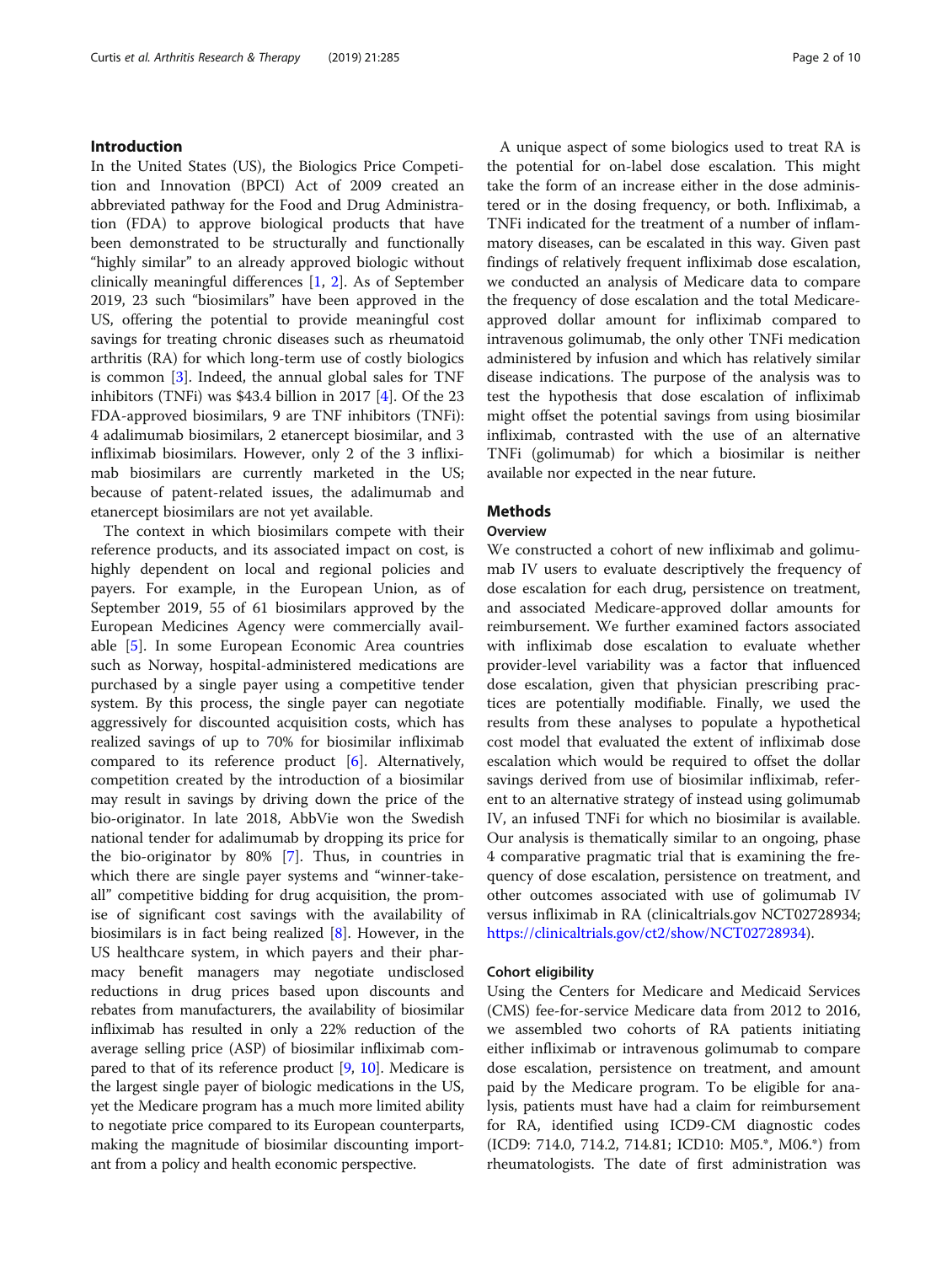defined as the index date for each patient, and the 12 month period preceding the index date was defined as "baseline." All patients must have had their index date in 2013 or later, given that was the year of golimumab IV licensure in the US for RA. Patients were required to be new users of each of these therapies, with no claims for reimbursement of these drugs, in both the baseline period and all preceding available data (if more was available). Additional covariates of interest (e.g., use of methotrexate (MTX) and glucocorticoids (GC)) were examined during the 12-month baseline period. All patients were required to have Medicare part A, B, and D coverage during the 12-month baseline period and for the 78 weeks after the index date. Patients were permitted to contribute (at most) one exposure episode to the infliximab cohort and/or to the golimumab cohort, if they met all criteria above.

#### Biologic exposure and definitions of dose escalation

Infliximab and golimumab for intravenous use (IV) were identified using Healthcare Common Procedure Coding System (HCPCS) codes (J1745 for bio-originator infliximab, Q5102 for biosimilar infliximab-dyyb, and J1602 for golimumab IV; codes Q5103 and Q5104 were not used until April 1, 2018, and thus were not included in these data), as well as using National Drug Codes (NDCs) [[11,](#page-9-0) [12](#page-9-0)]. NDCs for infliximab or golimumab IV drug dispensation followed by the HCPCS code for its administration within 7 days were consolidated into a single claim. To treat RA, infliximab is typically administered at an initial dose of 3 mg/kg and golimumab IV at a fixed dose of 2 mg/kg. Because infliximab is dispensed in 100 mg vials and golimumab IV in 50 mg vials, each dose administered was rounded up to the nearest 100 mg increment (for infliximab) or 50 mg increment (for golimumab IV). RA patients who initiated therapy either at an implausibly low starting dose (e.g.,  $\leq 100$  mg infliximab or  $\leq 50$  mg golimumab IV) or at an implausibly high starting dose  $(≥ 1000$  mg infliximab or  $≥ 350$  mg golimumab IV) were excluded. Fewer than 1% of all initiations were excluded for this reason.

A dose increase was defined as an increase of  $\geq 100$ mg (infliximab) or  $\geq 50$  mg (golimumab IV) compared to the initial dose. The maximum plausible dose of infliximab and golimumab IV allowable (after the starting dose) was capped at 1500 mg and 600 mg, respectively. Increase in frequency was defined by any pairwise interval shorter than the usual 8-week dosing schedule common to both drugs, after the initial loading dose (0, 2, and 6 weeks for infliximab, and 0 and 4 weeks for golimumab IV). The pairwise intervals between infusions were rounded up to the nearest week to be conservative. For example, an interval of 50–62 days between infusions would be considered compatible with an 8-week dosing interval. Dose escalation was defined as either a dose increase or an increase in dosing frequency. To define dose escalation conservatively, and because irregular patient scheduling or other factors might lead to what would incorrectly appear to be a dose increase, we required that dose increase or dosing interval shortening occurs at two consecutive infusions in order to satisfy the dose escalation criteria. A subgroup analysis was performed on patients who remained on therapy (see definition below) to evaluate both the frequency of dosing and the Medicare-approved dollar amounts associated with each of the two infused TNFi among these patients. A sensitivity analysis was also conducted that required only a single dose increase or frequency shortening, rather than require an increase at two consecutive infusions, as in the main analysis.

## Outcomes of interest

The primary outcomes of interest were the frequency of dose escalation and the amount paid by Medicare through 78 weeks (day 546) following treatment initiation. Non-persistence (i.e., treatment discontinuation) was a secondary outcome, defined by either  $a \ge 10$ -week gap without the medication, or switching to another biologic treatment for RA. A composite outcome of time to either discontinuation or dose escalation was also examined. Medication "payments" were obtained directly from the Medicare raw data as the Medicare-approved dollar amount which is the full payment for covered services for providers who accepts assignment, as listed on each infusion claim. The Medicare-approved dollar amount is the maximum amount approved by Medicare for which a medical service, including infused medications, can be reimbursed. Medicare typically pays 80% of this amount; the rest is collected from either the patient as coinsurance or a supplemental insurance policy such as Medigap.

# Statistical analysis

Descriptive statistics were used to compare the infliximab and golimumab IV cohorts at baseline. Patient covariates of interest included age, sex, race, disability as the reason for Medicare eligibility (given that RA itself is a common reason for qualifying for Medicare), dual eligible beneficiaries (i.e., eligible for both Medicare and Medicaid, a program for individuals and families with low income and limited resources), comorbidities such as chronic pulmonary disease, RA-related treatments (e.g., methotrexate, NSAIDs) and other chronic medications, and measures of healthcare utilization including number of physician visits and inpatient hospitalization.

Rheumatology providers were assigned uniquely to each patient based on that office visit with an RA diagnosis code, which was most proximate to and prior to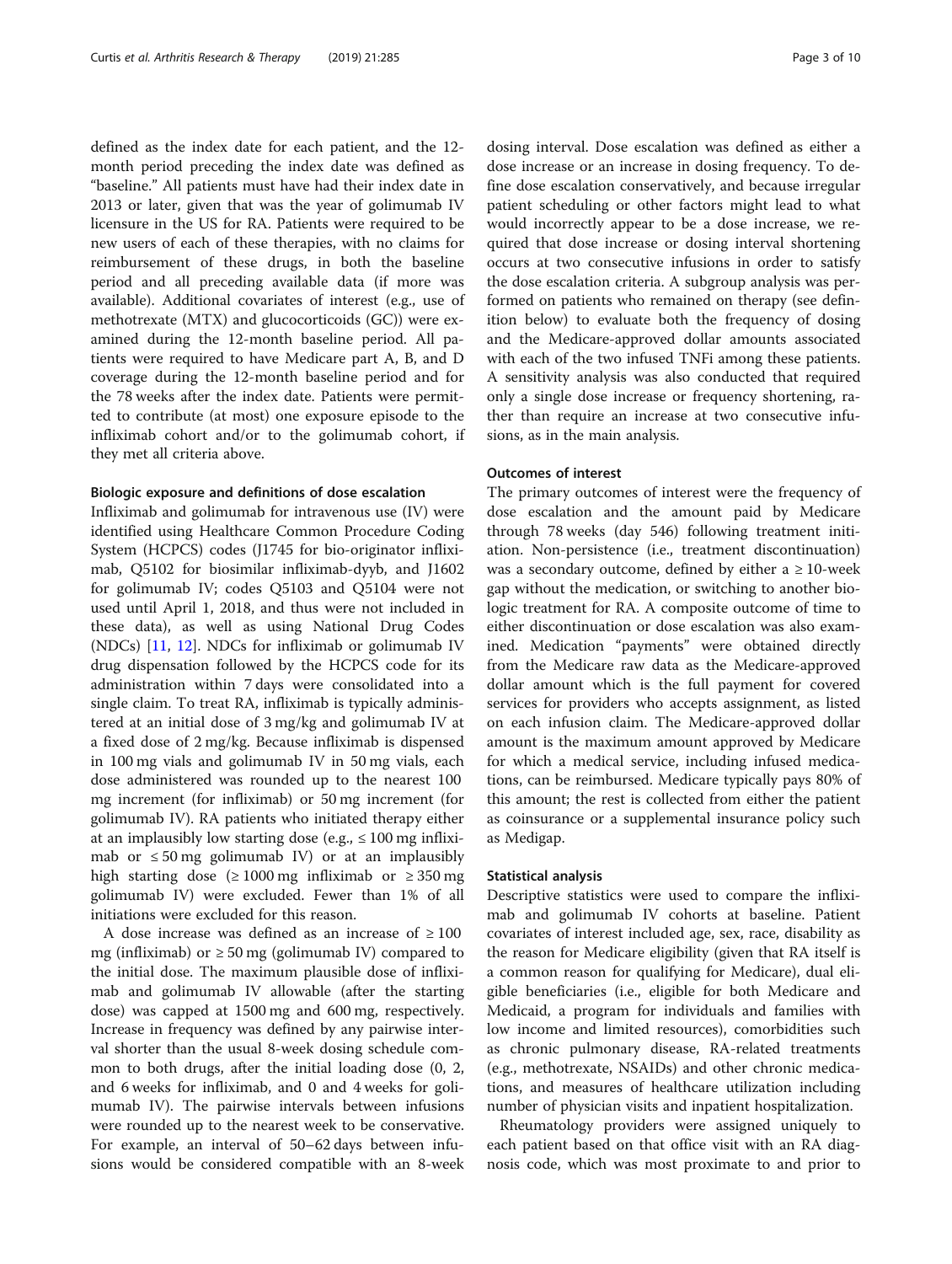the date of infliximab or golimumab IV initiation. Physician ownership of the infusion center was assigned based on whether the physician billed under his or her own NPI or was part of a group that billed for infusions. A Data Use Agreement governed use of all of the CMS data, and the analysis was approved by the University of Alabama at Birmingham Institutional Review Board. All analyses were performed in SAS 9.4.

# Cohort analysis evaluating persistence, Medicare-approved amounts, and factors associated with infliximab dose escalation

Kaplan-Meier curves were used to evaluate drug discontinuation through week 78, and separately, a composite outcome of discontinuation or dose escalation. Logistic regression was used to generate a propensity score for receipt of infliximab versus golimumab and to control for differences in baseline factors. The propensity score was then used to create inverse probability of treatment weights (IPTW) and applied to a generalized linear model procedure with a gamma distribution to calculate adjusted least square means of infliximab and golimumab IV users.

Among both bio-originator and biosimilar infliximab users only, a separate logistic regression model was created to evaluate the likelihood that patients were dose escalated on infliximab (referent to not escalated) and to evaluate baseline factors that might be associated with dose escalation. Mixed models were used to account for the clustered nature of the data (i.e., patients are treated within rheumatology practices). A variety of covariates were examined that were hypothesized to be associated with the the likelihood that a physician might dose escalate, including physician characteristics (e.g., ownership of infusion center), and patient factors including age, sex, race, disability, dual eligibility (commonly a proxy for lower income), comorbidities, conventional synthetic DMARDs, oral glucocorticoids, NSAIDs, opioids, antidepressants, and proxies for health-seeking behaviors and screening including use of statins, anti-hypertensive medications, lipid lowering medications, and breast cancer screening. Given the low frequency of dose escalation for golimumab IV, no modeling was performed for golimumab IV dose escalation.

# Break-even analysis of infliximab dose escalation versus use of golimumab IV

A hypothetical modeling scenario was run that compared dose-escalated infliximab versus golimumab IV, using the actual Medicare-approved amounts by Medicare in the first quarter of 2016, to evaluate the extent of infliximab dose escalation that would be required to offset the higher Medicare-approved amount for golimumab. This modeling took into account a range of

potential discounts for biosimilar infliximab and assuming one of several body weights (60, 70, 80, and 120 kg).

# Uptake of biosimilar infliximab through December 2017

Finally, to examine more contemporary data to report descriptively on the uptake of biosimilar infliximab, we obtained data from the CMS Part B National Summary Data File [[13](#page-9-0)]. These data describe the use of various healthcare services and associated Medicare-approved amounts for medical procedures (including infusion therapies) by CMS' Medicare program, through December 31, 2017.

# Results

Through the end of 2016, among 386,997 administrations of infliximab, fewer than 1% were for the biosimilar infliximab-dyyb (Q5102), and the median price per 100 mg infliximab vial was \$829. After applying the inclusion and exclusion criteria (Additional file [2](#page-8-0): Figure S1), 5174 patients initiated infliximab, and 2843 patients initiated golimumab IV. The characteristics both of patients who received treatment and of the clinicians who prescribed the medications were relatively similar for infliximab and golimumab (Table [1](#page-4-0)). However, prescribers of golimumab IV were older and had been in practice longer than prescribers of infliximab, and were more likely to own their own infusion practice. Golimumab-treated patients were slightly older (70.0 versus 68.6 years), less likely to be dual eligible, and more likely to receive monotherapy (i.e., without methotrexate or other conventional synthetic DMARDs).

Overall non-persistence with golimumab IV was worse than for infliximab (Fig. [1a](#page-5-0),  $p < 0.0001$ ). However, when a composite outcome of non-persistence or dose escalation was considered, the time to the composite outcome was shorter for the infliximab users (Fig. [1](#page-5-0)b,  $p < 0.0001$ ). Approximately three quarters of infliximab users discontinued or dose escalated by 18 months.

Fewer than 5% of golimumab IV patients dose escalated, whereas approximately half of infliximab patients dose escalated, through 18 months. Comparing patients who dose escalated infliximab or golimumab IV to those who did not (Additional file [1:](#page-8-0) Table S1) revealed few characteristics that differentiated infliximab users who dose escalated from those who did not. There were several differences between golimumab IV users who underwent dose escalation and those who did not and their treating clinicians. The clinicians who dose escalated patients were somewhat older, had been in practice longer, and were more likely to be in office-based practice. Patients who had a higher prevalence of certain comorbidities (e.g., chronic pulmonary disease, peripheral vascular disease) were more likely to undergo dose escalation.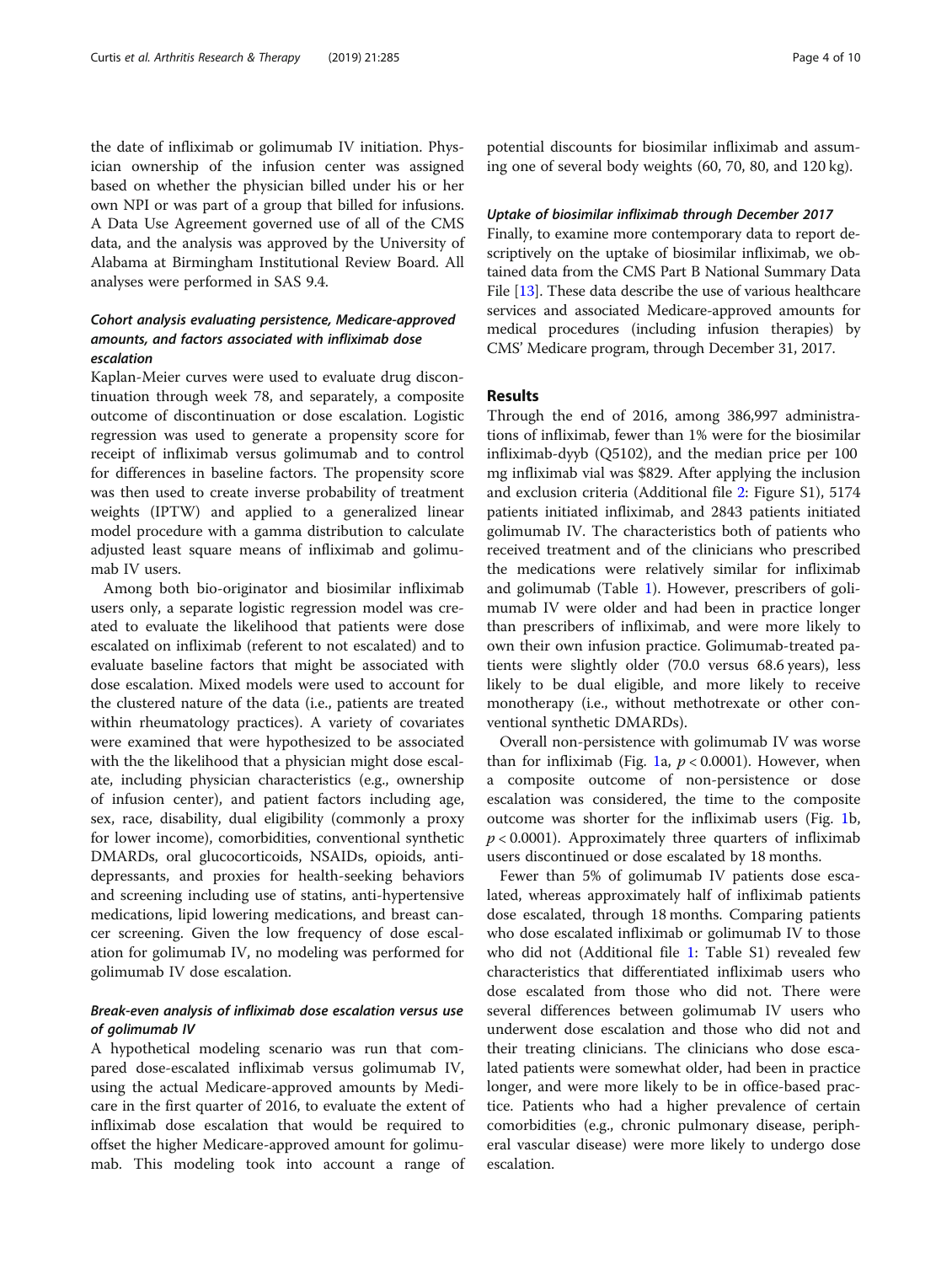<span id="page-4-0"></span>Table 1 Baseline characteristics of patients initiating golimumab

| or infliximab and characteristics of their prescribing clinicians                  |                           |                            |            |
|------------------------------------------------------------------------------------|---------------------------|----------------------------|------------|
|                                                                                    | Golimumab<br>$(N = 2843)$ | Infliximab<br>$(n = 5174)$ | <b>SMD</b> |
| Physician-specific factors                                                         |                           |                            |            |
| Female sex                                                                         | 679 (23.9%)               | 1368 (26.4%)               | 0.06       |
| Age in years, mean (STD)                                                           | 52.74 (9.43)              | 51.40 (9.29)               | 0.14       |
| Years in practice                                                                  | 20.75 (10.86)             | 18.68 (10.81)              | 0.19       |
| Ownership of infusion center                                                       | 2528 (88.9%)              | 4162 (80.4%)               | 0.24       |
| Office-based practice**                                                            | 2230 (78.4%)              | 3906 (75.5%)               | 0.07       |
| Type of employment                                                                 |                           |                            |            |
| Federal government                                                                 | 108 (3.8%)                | 185 (3.6%)                 | 0.01       |
| Group practice                                                                     | 1298 (45.7%)              | 2237 (43.2%)               | 0.05       |
| Local government                                                                   | 180 (6.3%)                | 409 (7.9%)                 | 0.06       |
| Medical school                                                                     | 79 (2.8%)                 | 110 (2.1%)                 | 0.04       |
| Other                                                                              | 567 (19.9%)               | 1187 (22.9%)               | 0.07       |
| Solo practice                                                                      | 611 (21.5%)               | 1046 (20.2%)               | 0.03       |
| Patient-specific factors                                                           |                           |                            |            |
| Demographics                                                                       |                           |                            |            |
| Age in years, mean (STD)                                                           | 70.01 (8.90)              | 68.66 (9.47)               | 0.15       |
| Female                                                                             | 2287 (80.4%)              | 3988 (77.1%)               | 0.08       |
| White                                                                              | 2349 (82.6%)              | 4233 (81.8%)               | 0.02       |
| Dual eligible for Medicare<br>and Medicaid                                         | 348 (12.2%)               | 886 (17.1%)                | 0.14       |
| Disability according to<br>Medicare as original reason<br>for Medicare eligibility | 1004 (35.3%)              | 1676 (32.4%)               | 0.06       |
| Comorbidity diagnoses, %                                                           |                           |                            |            |
| Myocardial infarction                                                              | 137 (4.8%)                | 226 (4.4%)                 | 0.02       |
| Coronary heart disease                                                             | 554 (19.5%)               | 977 (18.9%)                | 0.02       |
| Peripheral vascular disease                                                        | 217 (7.6%)                | 389 (7.5%)                 | 0.00       |
| Chronic pulmonary disease                                                          | 771 (27.1%)               | 1359 (26.3%)               | 0.02       |
| Peptic ulcer disease                                                               | 52 (1.8%)                 | 86 (1.7%)                  | 0.01       |
| Diabetes                                                                           | 658 (23.1%)               | 1168 (22.6%)               | 0.01       |
| Renal disease                                                                      | 287 (10.1%)               | 462 (8.9%)                 | 0.04       |
| Malignancy                                                                         | 195 (6.9%)                | 331 (6.4%)                 | 0.02       |
| Fibromyalgia                                                                       | 591 (20.8%)               | 978 (18.9%)                | 0.05       |
| RA and other medications, %                                                        |                           |                            |            |
| Methotrexate                                                                       | 1642 (57.8%)              | 3595 (69.5%)               | 0.25       |
| Other conventional<br><b>DMARDS</b>                                                | 1085 (38.2%)              | 2386 (46.1%)               | 0.16       |
| Oral glucocorticoids                                                               | 2039 (71.7%)              | 3914 (75.6%)               | 0.09       |
| <b>NSAIDs</b>                                                                      | 1299 (45.7%)              | 2453 (47.4%)               | 0.03       |
| Opioid                                                                             | 2030 (71.4%)              | 3585 (69.3%)               | 0.05       |
| Statin                                                                             | 1315 (46.3%)              | 2219 (42.9%)               | 0.07       |
| Other lipid lowering drug                                                          | 257 (9.0%)                | 418 (8.1%)                 | 0.03       |
| Anti-hypertensive drug                                                             | 2202 (77.5%)              | 3822 (73.9%)               | 0.08       |
| Anti-depressant drug use                                                           | 1283 (45.1%)              | 2181 (42.2%)               | 0.06       |

Table 1 Baseline characteristics of patients initiating golimumab or infliximab and characteristics of their prescribing clinicians (Continued)

|                                           | Golimumab<br>$(N = 2843)$ | Infliximab<br>$(n = 5174)$ | <b>SMD</b> |
|-------------------------------------------|---------------------------|----------------------------|------------|
| Healthcare utilization                    |                           |                            |            |
| Number of physician visits,<br>Mean (STD) | 17.89 (9.35)              | 16.96 (9.17)               | 0.10       |
| Any hospitalization                       | 604 (21.2%)               | 1027 (19.8%)               | 0.03       |
| Colon cancer screening                    | 442 (15.5%)               | 931 (18.0%)                | 0.07       |
| Breast cancer screening                   | 1197 (42.1%)              | 2097 (40.5%)               | 0.03       |
|                                           |                           |                            |            |

SMD standardized mean difference. A SMD > 0.10 (italicized) is indicative of a potentially important difference

Data shown as mean (standard deviation) or n (%)

\*Two consecutive infusions with a dose increase, or frequency increase, were required to satisfy this definition

\*\*Rather than hospital-based practice, research, or other/missing designations

As shown in Table [2,](#page-6-0) the mean [SD] costs paid by Medicare over the first 18 months of treatment were significantly greater for golimumab IV (\$28,146 [16,030]) than for infliximab (\$21,216 [15,819]), a 33% difference. When the analysis was restricted to the minority of patients who persisted on therapy through 18 months with no gap in treatment > 10 weeks, least square mean costs were 27% higher for golimumab IV (\$43,940) than for infliximab (\$34,671).

The sensitivity analysis, which required only a single dose increase or dosing frequency shortening after the baseline dose and classified all patients in mutually exclusive categories based on their maximal dose and dosing frequency for any infusion through 18 months, is shown in Fig. [2](#page-7-0). Only about 40% of infliximab-treated patients were observed to continue on 3 mg/kg at an every 8-week dosing interval. One third (33.9%) of patients increased their dose to 5 mg/kg, and 8-9% increased their dose to  $\geq 8$  mg/kg or 10 mg/kg.

After multivariable adjustment, physician ownership of the infusion center was associated with a 25% greater likelihood of infliximab dose escalation (Table [3](#page-7-0)). Older patient age, female sex, presence of chronic pulmonary disease, being disabled, and being a dual eligible beneficiary were associated with a lower likelihood of dose escalation.

In the modeling scenario used to evaluate the dose and frequency of infliximab that would be required to offset the higher costs of golimumab IV, all dosing frequencies of infliximab at doses of either 3 mg/kg or 5 mg/kg (with no discounting) yielded lower annual costs when compared to golimumab IV. For infliximab doses  $\geq$  8 mg/kg, results are shown in Fig. [3](#page-8-0) (with the underlying data for all key dose and frequency combinations available in Additional file [1](#page-8-0): Table S1). Positive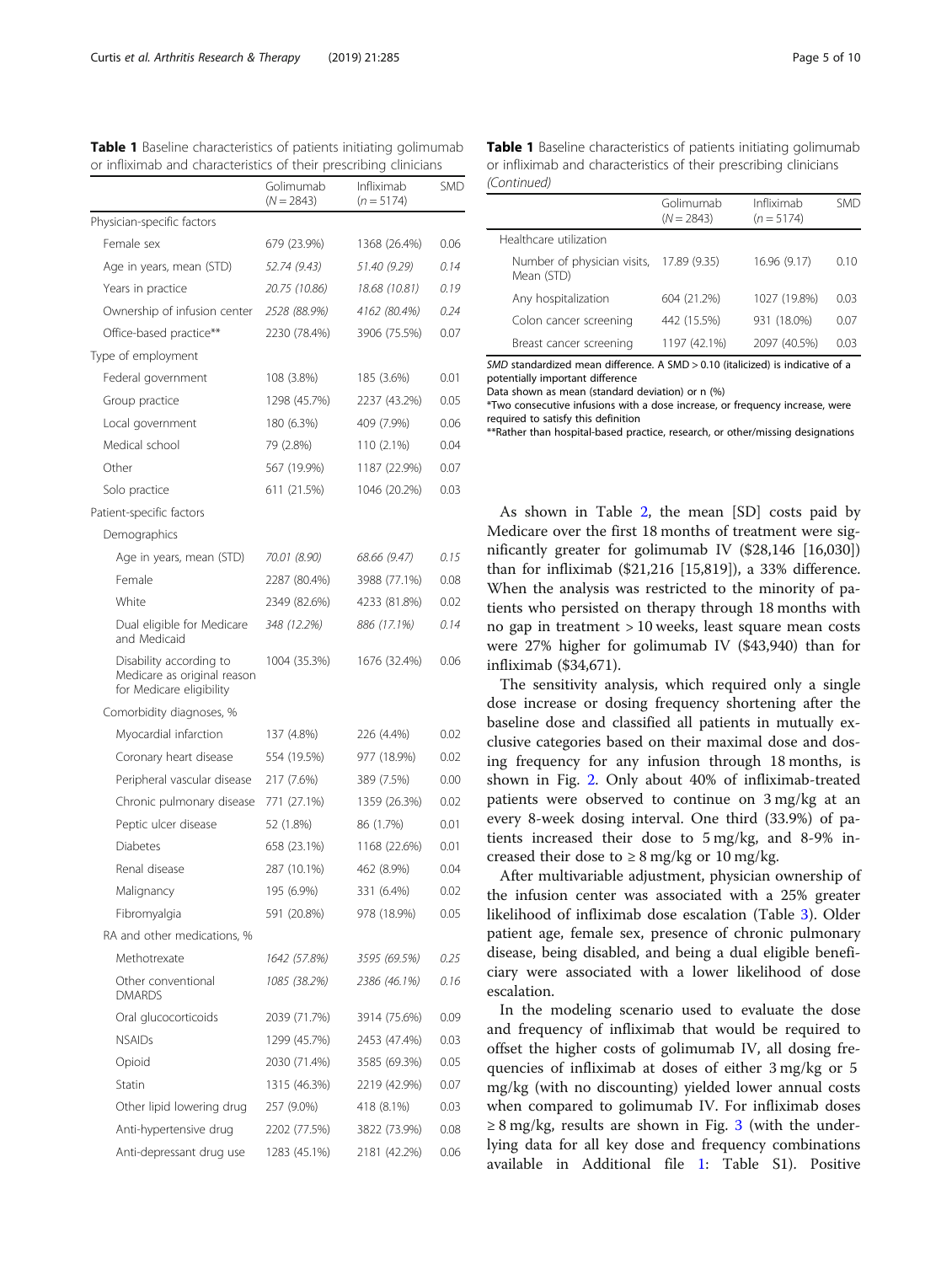numbers (above the zero line on the  $y$  axis) reflect higher costs for infliximab, and negative numbers reflect lower costs for infliximab, referent to golimumab IV, and are shown to four body weights. Infliximab at 8 mg/ kg became less costly than golimumab IV once discounts of greater than 25% were available. At 10 mg/kg dosed every 6 weeks, however, the cost of infliximab was lower than that of golimumab IV only if discounts greater than of approximately 30% or more were applied (depending on body weight); at 10 mg/kg dosed every 4 weeks, common, occurring in approximately one half of patients during the first 18 months of treatment. However, given the appreciately higher drug-related cost of golimumab IV relative to infliximab, treatment with infliximab became more expensive only if patients escalated the infliximab dose to at least 8 mg/kg. Even in that circumstance, a 20% or greater discount to the amount reimbursed for infliximab largely offset the increased expense of infliximab incurred by escalating the dose up to 8 mg/kg every 6 weeks. Given the 21% lower average sales price (ASP) of biosimilar infliximab-dyyb, as compared to the ASP of bio-originator infliximab, in Q3 2019 (Additional file [3:](#page-8-0) Figure S2) [[10\]](#page-9-0), even infliximab dose at 8 mg/kg q 6 weeks should be approximately neutral or cost saving compared to golimumab IV. However, at 10 mg/kg dosed every 4 weeks, infliximab would have to be discounted by 50–60% to achieve parity with the cost of golimumab IV, a circumstance that is perhaps unlikely to occur in the US in the near future.

We found that dose escalation of infliximab is common in this cohort of RA patients. Indeed, only about 40% of patients remained on their starting dose, which is typically 3 mg/kg q 8 weeks for RA. While the operational definitions of dose escalation may vary from study to study and may differ somewhat according to the data source, approximately 30–60% of RA patients in the US typically dose escalate  $[14–17]$  $[14–17]$  $[14–17]$ . While one might contend that infliximab dose escalation can achieve incremental clinical benefit, most published studies that have examined clinical outcomes have not found improved control of disease activity with infliximab compared to other TNFi therapies, even with its potential for dose and frequency escalation [[18](#page-9-0)–[21\]](#page-9-0).

Perhaps of importance, we found that patients treated by physicians who owned the infusion practice were more likely to undergo dose escalation, similar to prior observations [\[22](#page-9-0)]. We also observed that dose escalation was associated with several patient characteristics. Younger individuals, men, and those who did not have chronic pulmonary disease were more likely to dose escalate. Those who were dual eligible and disabled were less likely to dose escalate, which may reflect the fact

500  $\mathbf{0}$ 100 200 300 400 **Days** Golimumab -+ Infliximab

discounts of 50% or more would be needed in order to yield a lower cost for infliximab compared to that of golimumab IV. Finally, based on aggregate part B data available from CMS for January 2017 through December 2017, the proportion of Medicare-approved charges for biosimilar infliximab as a fraction of all infliximab Medicare allowed charges had grown to 5.1% (Q5101, 2.6%; Q5102, 2.5%).

# **Discussion**

In this analysis of real-world data from the US Medicare program, we found that infliximab dose escalation was

non-persistence defined as a gap > 10 weeks in therapy

<span id="page-5-0"></span>a

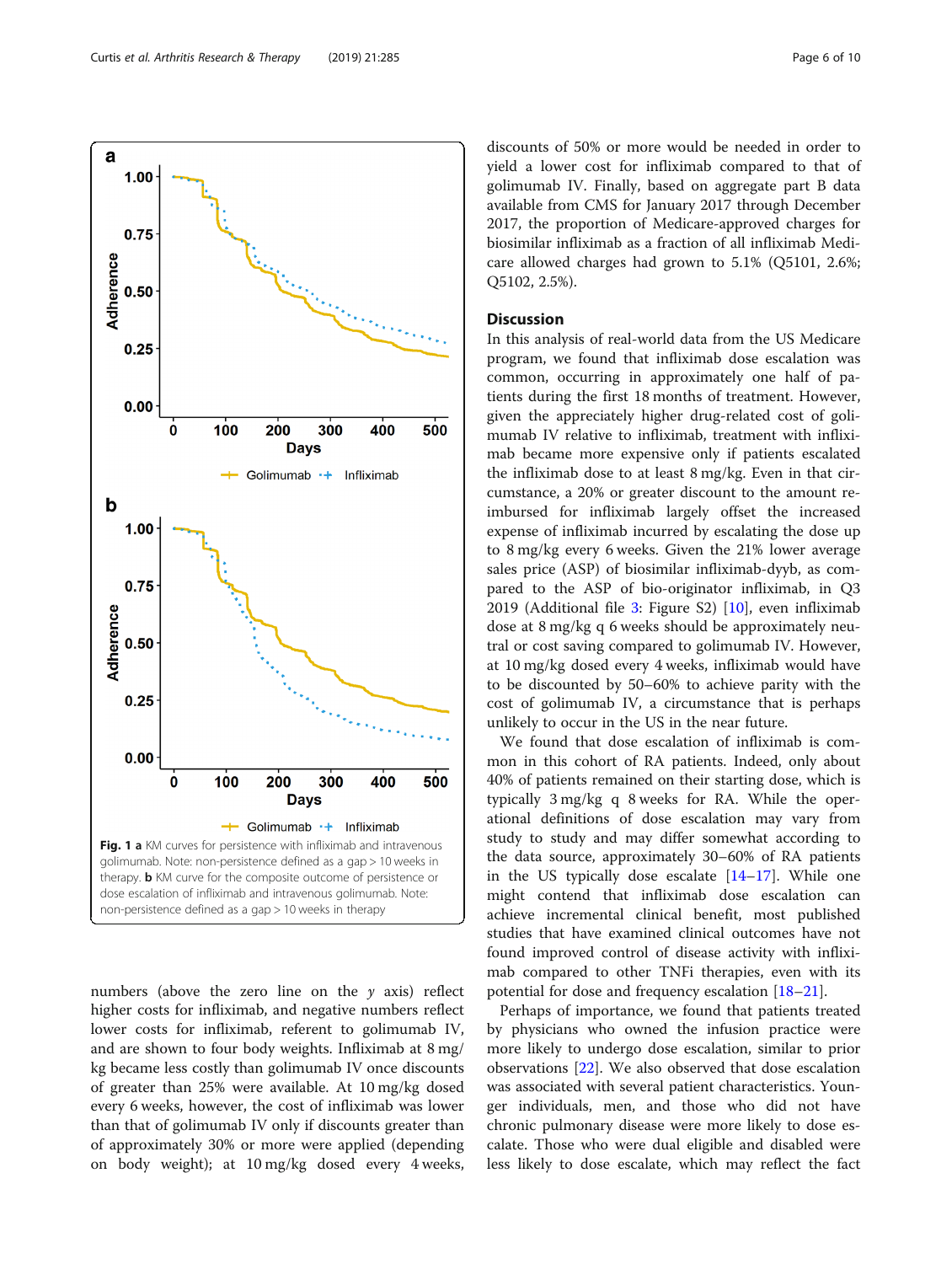|                                                     | Infliximab ( $N = 5174$ ) | Golimumab ( $N = 2843$ ) | $p$ value |
|-----------------------------------------------------|---------------------------|--------------------------|-----------|
| Overall cohort                                      |                           |                          |           |
| Dose escalation*, %                                 | 49.46                     | 4.89                     | < 0.0001  |
| Dose increase, %                                    | 39.49                     | 3.17                     | < 0.0001  |
| Frequency increase, %                               | 29.15                     | 1.79                     | < 0.0001  |
| Discontinuation, %                                  | 73.33                     | 79.85                    | < 0.0001  |
| Biologic Medicare-approved amounts, day 0-546, \$   |                           |                          |           |
| All biologics**                                     |                           |                          |           |
| LS mean (95% CI)                                    | 26,934 (26,441-27,435)    | 35,512 (34,849-36,187)   | < 0.0001  |
| Index biologic                                      |                           |                          |           |
| LS mean (95% CI)                                    | 21,216 (20,737-21,706)    | 28,146 (27,497-28,810)   | < 0.0001  |
| Biologic Medicare-approved amounts, day 183-546, \$ |                           |                          |           |
| All biologics**                                     |                           |                          |           |
| LS mean (95% CI)                                    | 16,401 (15,699-17,135)    | 20,512 (19,615-21,450)   | < 0.0001  |
| Index biologic                                      |                           |                          |           |
| LS mean (95% CI)                                    | 11,488 (10,813-12,205)    | 14,055 (13,213-14,951)   | < 0.0001  |
| Persistent cohort (no switch or gap > 10 weeks)     | $N = 1380$                | $N = 573$                |           |
| Dose escalation*, %                                 | 71.96                     | 7.85                     | < 0.0001  |
| Dose increase, %                                    | 58.55                     | 5.24                     | < 0.0001  |
| Frequency increase, %                               | 45.00                     | 2.97                     | < 0.0001  |
| Biologic Medicare-approved amounts, day 0-546, \$   |                           |                          |           |
| Index biologic                                      |                           |                          |           |
| LS mean (95% CI)                                    | 34,671 (33,891-35,470)    | 43,940 (42,849-45,058)   | < 0.0001  |
| Biologic Medicare-approved amounts, day 183-546, \$ |                           |                          |           |
| Index biologic                                      |                           |                          |           |
| LS mean (95% CI)                                    | 22,877 (22,301-23,467)    | 27,454 (26,692-28,238)   | < 0.0001  |

<span id="page-6-0"></span>Table 2 Dose escalation and IPTW-adjusted Medicare-approved amount for the biologic medication through week 78, in both the as-observed and persistent cohorts

LS inverse probability treatment (IPTW)-weighted least square mean

IPTW weighting controlled for patient age, sex, race, number of physician visits, number of prior biologic DMARDS, methotrexate use, statin use, reason for eligible for Medicare, and 55 of the CCS categories (Additional file [1](#page-8-0): Table S2) which were significant in univariate analyses in their association with cost from day 183–546

\*Dose and frequency increases are not mutually exclusive. Note that two consecutive infusions were required to meet definition for dose and frequency escalation

\*\*Includes cost of both the index therapy (infliximab or golimumab) and any subsequent biologic switch through day 546. Costs from day 183–546 were shown to be able to describe costs following the loading period for each drug

that these patients who also have Medicaid coverage (i.e., because they are dual eligible) have a broader range of treatment choices available to them, including selfinjected and oral targeted therapies (e.g., tofacitinib). Previously published studies have shown that despite infliximab dose escalation, patients typically achieve clinical outcomes comparable to those with other biologics used to treat RA [[23](#page-9-0), [24\]](#page-9-0), yet dose escalation appears to confer a greater risk of serious infections [[25\]](#page-9-0). Dose escalation also results in increased costs, both financial direct costs, as described in this and other studies  $[16,$  $[16,$  $[16,$ [18,](#page-9-0) [26](#page-9-0)], and indirect costs including the time burden to patients of more frequent and longer duration of infusions. Thus, despite the availability and potential cost savings of biosimilars, infliximab dose escalation beyond 5 mg/kg is probably not a prudent course of treatment for most RA patients compared to switching to alternative treatment options.

The strengths of our study include a relatively large sample size of patients receiving care in the US. The generalizability of the US Medicare population to older individuals is excellent, in that Medicare covers approximately 94% of the US population age  $\geq 65$  years. Moreover, we were able to examine physician ownership of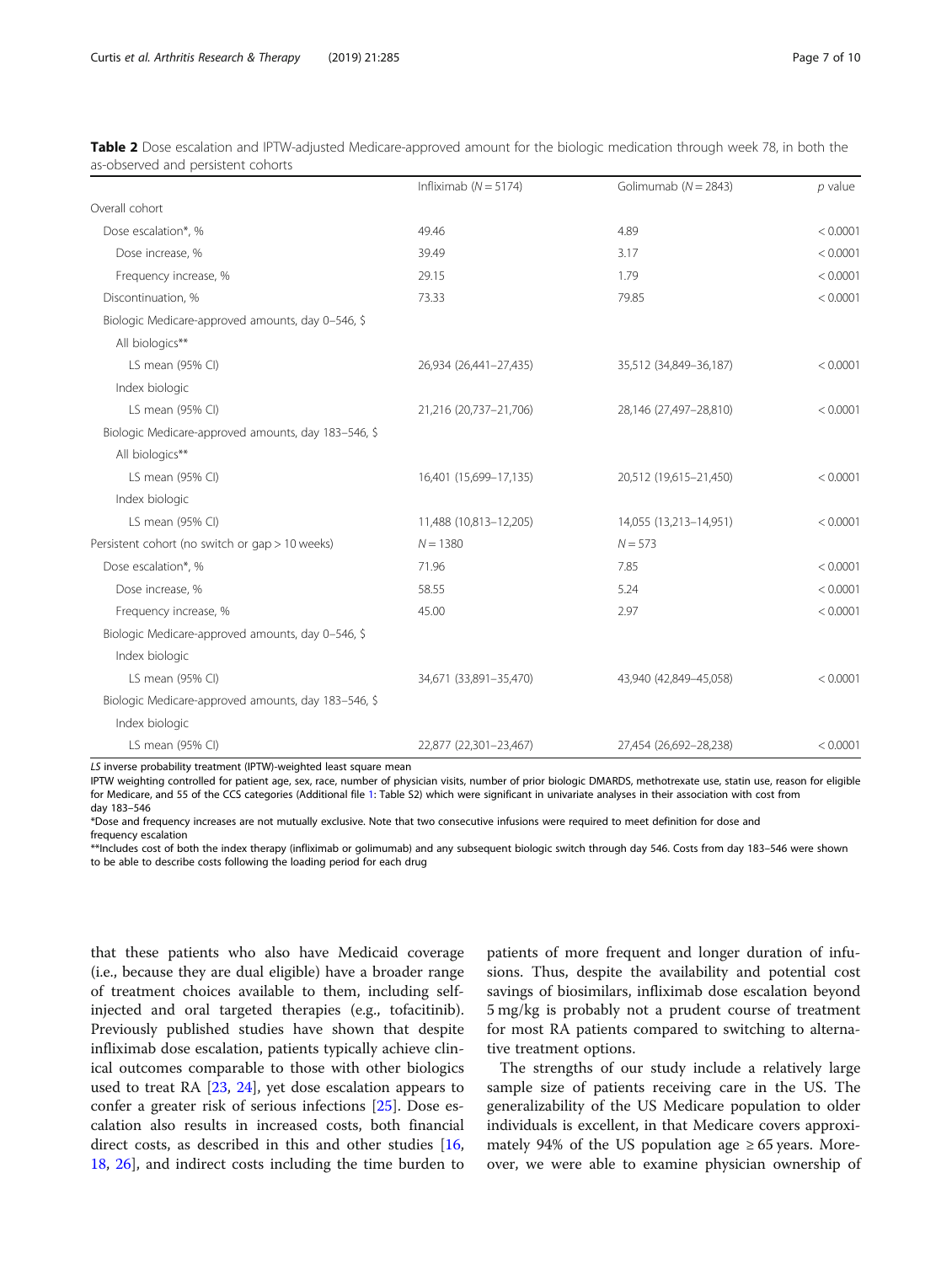<span id="page-7-0"></span>

the infusion center that might influence motivation to continue to keep people on an intravenous therapy and to escalate the dose of the infused medication. Nevertheless, our results must be interpreted in light of our study design. We lacked information on the clinical reasons for treatment discontinuation (e.g., lack of clinical response, safety/tolerability) and dose escalation. We did not study safety- or tolerability-related factors, although infliximab has been commonly associated with mild infusion reactions and infrequently with severe infusion reactions [[27\]](#page-9-0).

Our data extended through the end of 2016. Biosimilar infliximab-dyyb was first marketed in the US on November 28, 2016 [[28](#page-9-0)], and we observed minimal use of biosimilar infliximab through the end of that year. However, it likely

| <b>Table 3</b> Baseline factors associated with infliximab dose |  |  |  |
|-----------------------------------------------------------------|--|--|--|
| escalation ( $n = 5174$ initiators)                             |  |  |  |

| Factor                                   | Adjusted* odds ratio<br>(95% CI) |
|------------------------------------------|----------------------------------|
| Physician ownership of infusion practice | $1.25(1.09 - 1.44)$              |
| Patient age (5 year increments)          | $0.93(0.89 - 0.96)$              |
| Male sex                                 | $1.20(1.04 - 1.40)$              |
| Chronic pulmonary disease                | $0.84(0.74 - 0.95)$              |
| Disability                               | $0.84(0.72 - 0.98)$              |
| Dual eligibility                         | $0.79(0.66 - 0.94)$              |

\*Also adjusted for race, use of other conventional synthetic DMARDs, use of oral glucocorticoid, NSAIDs, opioids, statins, anti-hypertensive medications, lipid lowering medications, anti-depressants, and breast cancer screening, none of which were significant

has increased appreciably in a more contemporary time in 2018 [\[29\]](#page-9-0). Moreover, as of April 1, 2018, the Medicare program changed the coding and reimbursement for biosimilar infliximab, replacing the HCPCS code Q5102 under which all biosimilar infliximab products were grouped with individual HCPCS codes Q5103 for biosimilar infliximab-dyyb and Q5104 for biosimilar infliximab-abda, which allowed each product to have its own ASP [[30](#page-9-0)]. Since a biosimilar is reimbursed at its own ASP plus 6% of the ASP of its reference product, the introduction of unique HCPCS codes for individual biosimilars creates price competition among biosimilars and has resulted in further reductions in the cost of infliximab, both bio-originator and biosimilars (Add-itional file [3](#page-8-0): Figure S2) [\[30](#page-9-0)]. However, unlike the discounts of up to 70% that have been achieved for biosimilar infliximab in the Norwegian tender system [\[6\]](#page-9-0), price reductions sufficient to offset the higher costs of infliximab dose escalation to 10 mg/kg infused every 4 or 6 weeks may not be attainable in the US.

# Conclusion

The costs associated with dose escalating infliximab to 10 mg/kg every 4 or 6 weeks are substantial and likely offset even appreciable dose savings associated with biosimilars. Under those circumstances, use of an alternative medication (e.g., golimumab IV) is likely to be less expensive and, on average, has been shown to result in similar clinical outcomes. For all other lower infliximab doses and frequencies, however, the costs associated with dose escalation likely would be offset by the savings associated with use of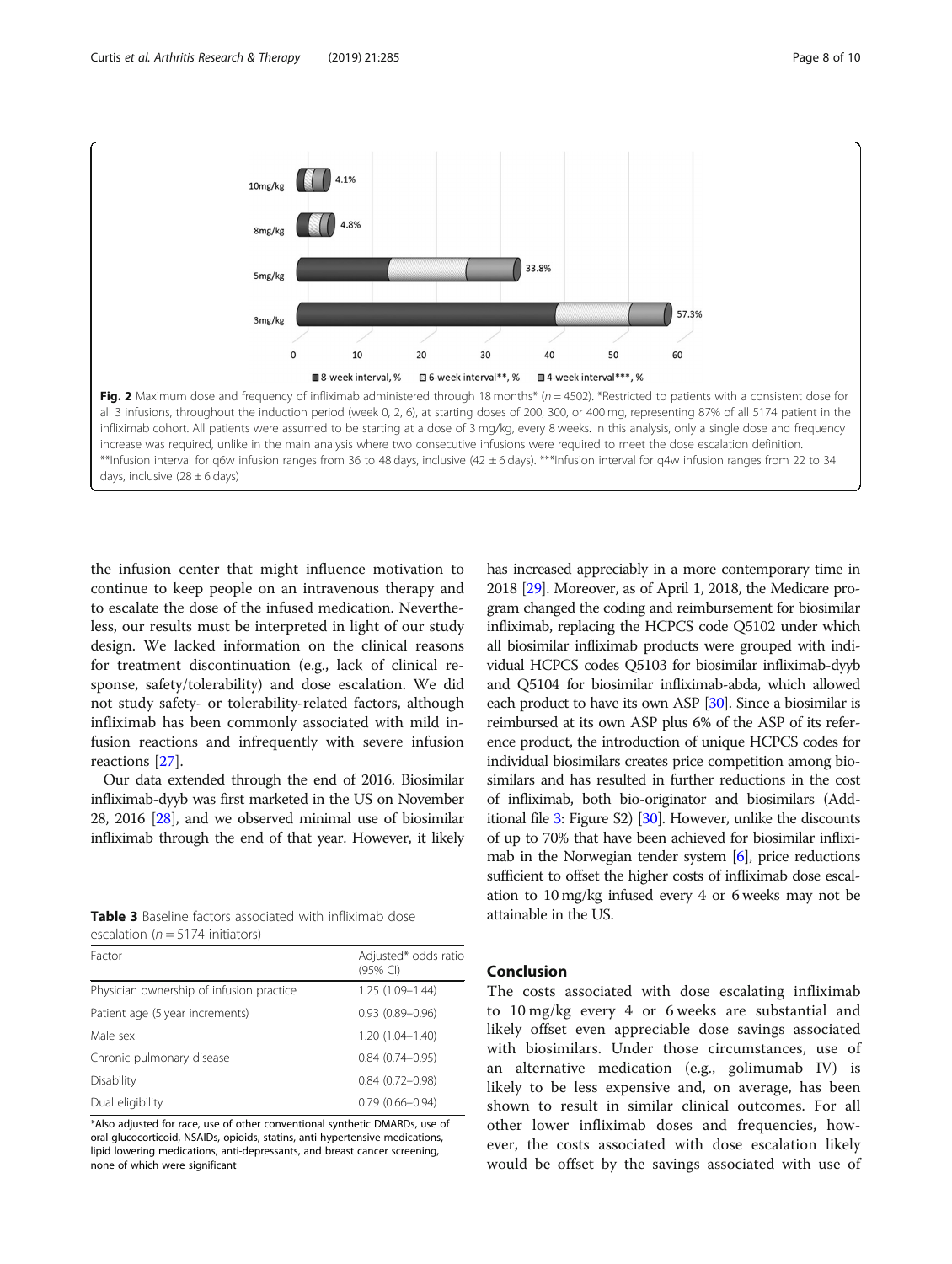<span id="page-8-0"></span>

biosimilar infliximab. Finally, although cost is an important consideration in selecting among biologics, other clinical factors (e.g., shorter infusion time, lower incidence of hypersensitivity infusion reactions, and incidence of serious infections) should be considered when selecting a specific biologic agent.

# Supplementary information

Supplementary information accompanies this paper at [https://doi.org/10.](https://doi.org/10.1186/s13075-019-2022-8) [1186/s13075-019-2022-8.](https://doi.org/10.1186/s13075-019-2022-8)

Additional file 1: Table S1. Baseline Patient and Physician Characteristics, stratified for infliximab vs. golimumab and by whether patients dose escalated\*. SMD = standardized mean difference. A SMD > 0.10 (bolded) is indicative of a potentially important difference. Data shown as mean (standard deviation) or n (%). \*Two consecutive infusions with a dose increase, or frequency increase, were required to satisfy this definition. \*\*rather than hospital-based practice, research, or other/missing designations. Table S2. AHRQ CCS categories included in the inverse probability treatment weighting model to balance covariates between golimumab and infliximab initiators.

#### Additional file 2: Figure S1. Cohort Selection.

Additional file 3: Figure S2. Decrease in Average Selling Price\* of Infliximab Biosimilars Over Time. \*Centers for Medicare and Medicaid CMS Medicare Part B Drug Average Sales Price Report (updated September 10, 2019 from [https://www.cms.gov/Medicare/Medicare-Fee](https://www.cms.gov/Medicare/Medicare-Fee-for-Service-Part-B-drugs/McrPartBDrugAvgSalesPrice/2018ASPFiles.html)[for-Service-Part-B-drugs/McrPartBDrugAvgSalesPrice/2018ASPFiles.html\)](https://www.cms.gov/Medicare/Medicare-Fee-for-Service-Part-B-drugs/McrPartBDrugAvgSalesPrice/2018ASPFiles.html).

# Abbreviations

ASP: Average sales price; BPCI: Biologics Price Competition and Innovation; CMS: Center for Medicare and Medicaid Services; FDA: Food and Drug Administration; HCPCS: Healthcare Current Procedure Coding System; IPTW: Inverse probability treatment weighted; IV: Intravenous; RA: Rheumatoid arthritis; TNFi: Tumor necrosis factor inhibitor; US: United States

#### **Acknowledgements**

JRC receives support from the Patient Centered Outcomes Research Institute.

## Authors' contributions

JRC contributed to the study design, data analysis, data interpretation, and manuscript writing. FX contributed to the study design, data analysis, data interpretation, and manuscript writing. JK contributed to the data interpretation and manuscript writing. JDK contributed to the study design, data analysis, data interpretation, and manuscript writing. All authors read and approved the final manuscript

#### Funding

This work was not externally funded.

#### Availability of data and materials

The data that support the findings of this study are available from Centers for Medicare and Medicaid Services (CMS). However, the data is non-public, and access to data files is restricted to users of the DUA under authorization of CMS.

## Ethics approval and consent to participate

The study was approved and governed by the University of Alabama Institutional Review Board and by a Data Use Agreement (DUA) from the Centers for Medicare and Medicaid Services (CMS) (RSCH-2014-27342), a component of the US Department of Health and Human Services (HHS). As this was a retrospective observational cohort study, participants were not required to provide informed consent.

#### Consent for publication

Not applicable

#### Competing interests

JRC – Research Grants and Consulting: AbbVie, Amgen, BMS, Corrona, Eli Lilly, Janssen, Myriad, Pfizer, Regeneron, Roche, UCB. FX: None

JKay: Research Grants (paid to the University of Massachusetts Medical School): Pfizer Inc.; UCB, Inc.